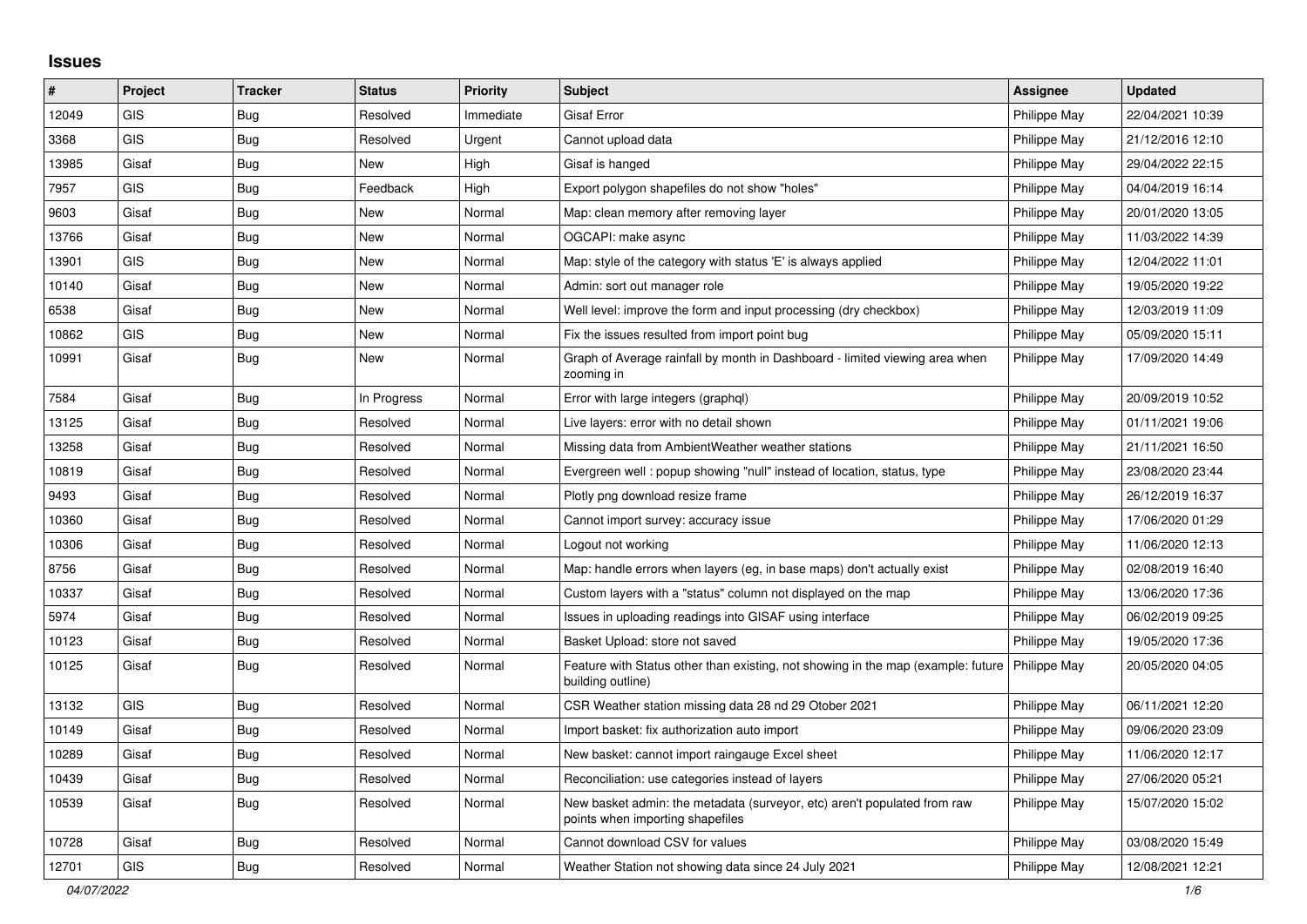| $\vert$ # | Project                             | <b>Tracker</b> | <b>Status</b> | <b>Priority</b> | <b>Subject</b>                                                                       | Assignee     | <b>Updated</b>   |
|-----------|-------------------------------------|----------------|---------------|-----------------|--------------------------------------------------------------------------------------|--------------|------------------|
| 10732     | Gisaf                               | <b>Bug</b>     | Resolved      | Normal          | Wind Speed unit                                                                      | Philippe May | 04/08/2020 16:52 |
| 8231      | Gisaf                               | <b>Bug</b>     | Resolved      | Normal          | Fix status in table definition of new categories                                     | Philippe May | 03/05/2019 17:26 |
| 10740     | Gisaf                               | Bug            | Resolved      | Normal          | Change status: issue with projection system                                          | Philippe May | 17/09/2020 14:34 |
| 9519      | Gisaf                               | <b>Bug</b>     | Resolved      | Normal          | Map info: fix icons                                                                  | Philippe May | 02/01/2020 13:11 |
| 7551      | <b>GIS</b>                          | <b>Bug</b>     | Resolved      | Normal          | error while downloading shapefiles from gisaf                                        | Philippe May | 06/02/2019 09:10 |
| 9465      | Gisaf                               | <b>Bug</b>     | Resolved      | Normal          | Export plots to PNG missing axis labels                                              | Philippe May | 08/01/2020 11:35 |
| 9602      | Gisaf                               | Bug            | Resolved      | Normal          | Map: ability to cancel download                                                      | Philippe May | 20/01/2020 18:32 |
| 7552      | <b>GIS</b>                          | <b>Bug</b>     | Resolved      | Normal          | error in auto import of raw points to point shapefiles                               | Philippe May | 05/02/2019 11:13 |
| 10400     | Gisaf                               | Bug            | Resolved      | Normal          | Map search: works only once                                                          | Philippe May | 24/06/2020 12:05 |
| 7554      | GIS                                 | <b>Bug</b>     | Resolved      | Normal          | Cannot auto import points for project RZ                                             | Philippe May | 04/02/2019 16:31 |
| 10407     | Gisaf                               | Bug            | Resolved      | Normal          | Live layer DXF export: missing reprojection                                          | Philippe May | 23/06/2020 04:24 |
| 10213     | Gisaf                               | <b>Bug</b>     | Resolved      | Normal          | Point showing in the reconciliation pop-up but error while reconciling               | Philippe May | 26/06/2020 14:37 |
| 10122     | Gisaf                               | Bug            | Resolved      | Normal          | Reconciliation: missing categories                                                   | Philippe May | 19/05/2020 02:53 |
| 10323     | GIS                                 | <b>Bug</b>     | Resolved      | Normal          | Survey points from Eric Chacra: misc issues                                          | Philippe May | 03/08/2020 13:11 |
| 10829     | Gisaf                               | <b>Bug</b>     | Resolved      | Normal          | Missing symbols                                                                      | Philippe May | 24/08/2020 12:34 |
| 10830     | Gisaf                               | <b>Bug</b>     | Resolved      | Normal          | Import issue with raw survey points                                                  | Philippe May | 30/08/2020 14:45 |
| 5988      | Gisaf                               | <b>Bug</b>     | Resolved      | Normal          | problem with the flow from origin of wastewater to the component                     | Philippe May | 08/06/2018 15:14 |
| 10180     | Gisaf                               | Bug            | Resolved      | Normal          | Error importing Johan's shapefile                                                    | Philippe May | 27/05/2020 15:34 |
| 9036      | Gisaf                               | <b>Bug</b>     | Resolved      | Normal          | Fix login indicator                                                                  | Philippe May | 03/10/2019 15:15 |
| 13885     | <b>GIS</b>                          | Bug            | Resolved      | Normal          | Wrong name showing in the list of layers in the map                                  | Philippe May | 23/04/2022 04:04 |
| 6090      | Gisaf                               | <b>Bug</b>     | <b>New</b>    | Low             | Polygon rendering issue                                                              | Philippe May | 07/03/2019 16:24 |
| 9220      | GIS                                 | Feature        | Resolved      | High            | Setting the daily resampling of weather data starting from 8.30 am                   | Philippe May | 08/01/2020 17:57 |
| 12075     | <b>GIS</b>                          | Feature        | Resolved      | High            | CSR Weather Station not showing since 22 of april 2021                               | Philippe May | 29/04/2021 15:34 |
| 11678     | Geomatic studio<br>models for Gisaf | Feature        | <b>New</b>    | Normal          | Add new models for AVES                                                              | Philippe May | 02/02/2021 12:13 |
| 9789      | Gisaf                               | Feature        | New           | Normal          | Login: put in a dialog                                                               | Philippe May | 28/02/2020 04:28 |
| 8721      | Gisaf                               | Feature        | <b>New</b>    | Normal          | Survey data basket: handle the case when more than one file in the basket per<br>day | Philippe May | 14/10/2020 17:01 |
| 9538      | Gisaf                               | Feature        | <b>New</b>    | Normal          | Download shapefile of raw survey points facility - TO BE REMOVED?                    | Philippe May | 07/01/2020 14:35 |
| 9749      | Gisaf                               | Feature        | <b>New</b>    | Normal          | Strip extra characters in graphQL queries                                            | Philippe May | 07/09/2020 12:48 |
| 12646     | Geomatic studio<br>models for Gisaf | Feature        | <b>New</b>    | Normal          | Add and import new data from Johan for OFC                                           | Philippe May | 01/08/2021 19:46 |
| 11486     | GIS                                 | Feature        | New           | Normal          | Button Labels for wells details                                                      | Philippe May | 21/12/2020 10:26 |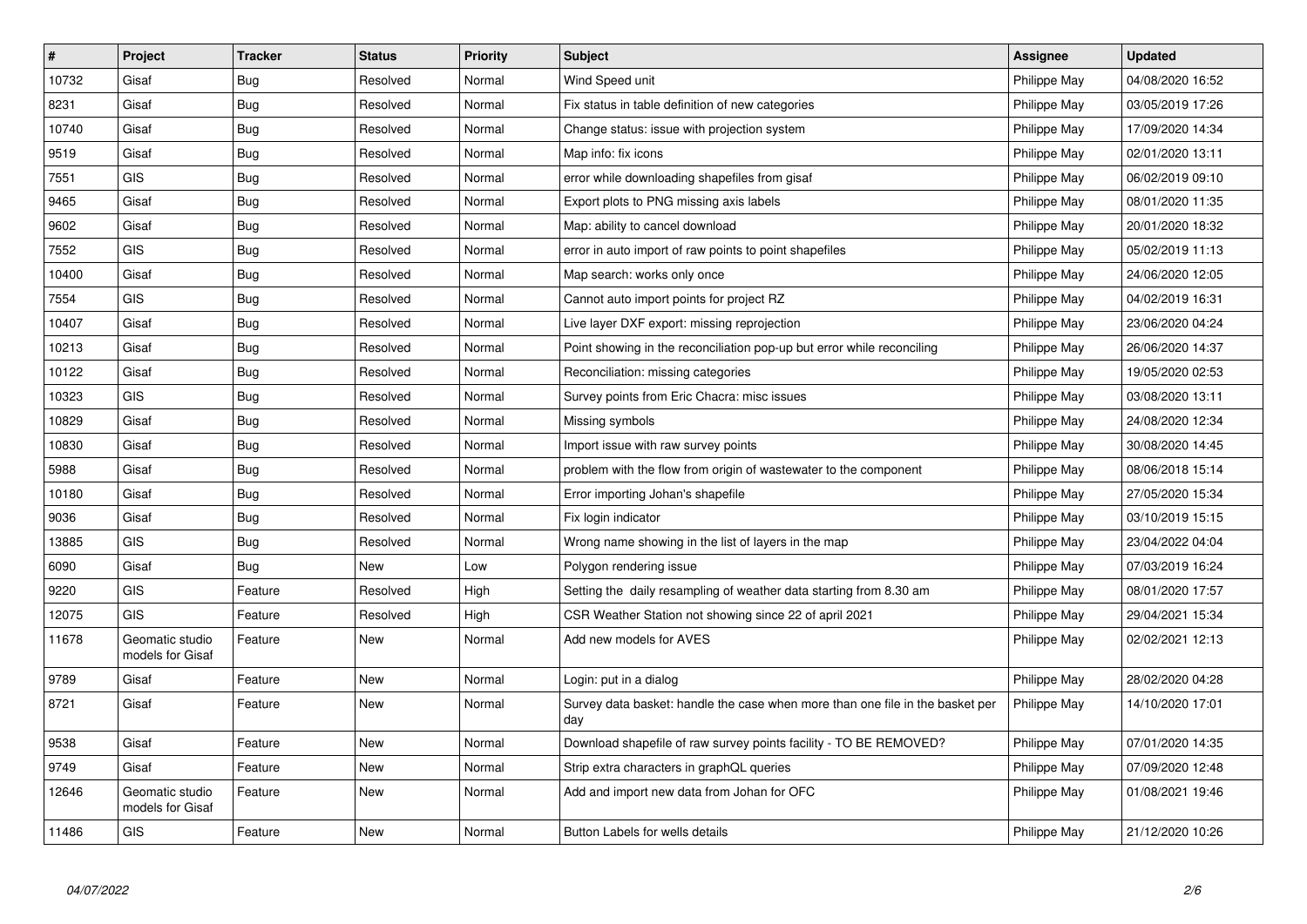| $\vert$ # | <b>Project</b>                      | <b>Tracker</b> | <b>Status</b> | <b>Priority</b> | <b>Subject</b>                                                       | <b>Assignee</b> | <b>Updated</b>   |
|-----------|-------------------------------------|----------------|---------------|-----------------|----------------------------------------------------------------------|-----------------|------------------|
| 13968     | Geomatic studio<br>models for Gisaf | Feature        | Resolved      | Normal          | Create layers and all for the LB records                             | Philippe May    | 28/04/2022 17:18 |
| 5033      | Gisaf                               | Feature        | Resolved      | Normal          | Add an option to display a base line in the bar charts               | Philippe May    | 04/01/2018 01:09 |
| 8630      | Gisaf                               | Feature        | Resolved      | Normal          | Map: add option for filter with status                               | Philippe May    | 10/07/2019 16:49 |
| 7527      | Gisaf                               | Feature        | Resolved      | Normal          | Give an option to resample data for graphs (eg. rain gauge)          | Philippe May    | 07/03/2019 16:24 |
| 8669      | Gisaf                               | Feature        | Resolved      | Normal          | Groups of map layers                                                 | Philippe May    | 26/07/2019 10:51 |
| 10014     | Gisaf                               | Feature        | Resolved      | Normal          | Interity checks                                                      | Philippe May    | 19/05/2020 19:23 |
| 9944      | Gisaf                               | Feature        | Resolved      | Normal          | Admin: manage categories                                             | Philippe May    | 10/04/2020 12:06 |
| 10182     | Gisaf                               | Feature        | Resolved      | Normal          | Function to change status of surveyed features                       | Philippe May    | 15/07/2020 15:10 |
| 9509      | Gisaf                               | Feature        | Resolved      | Normal          | Update angular-plotly to 1.5.0                                       | Philippe May    | 04/01/2020 12:05 |
| 9510      | Gisaf                               | Feature        | Resolved      | Normal          | Automatically resample to daily when there's too much data           | Philippe May    | 01/01/2020 14:12 |
| 9563      | Gisaf                               | Feature        | Resolved      | Normal          | Live layers: add option to link to a map feature                     | Philippe May    | 12/01/2020 22:22 |
| 9516      | Gisaf                               | Feature        | Resolved      | Normal          | Map: add option to grab link to the selected feature                 | Philippe May    | 02/01/2020 15:42 |
| 9517      | Gisaf                               | Feature        | Resolved      | Normal          | Tags: add location                                                   | Philippe May    | 03/01/2020 11:54 |
| 9534      | Gisaf                               | Feature        | Resolved      | Normal          | GeoJson store: systematically use geodataframes                      | Philippe May    | 07/01/2020 16:51 |
| 12491     | Gisaf                               | Feature        | Resolved      | Normal          | Measure distances on the map                                         | Philippe May    | 11/07/2021 11:51 |
| 10675     | Gisaf                               | Feature        | Resolved      | Normal          | Add attribution on map                                               | Philippe May    | 04/07/2021 13:58 |
| 10152     | Gisaf                               | Feature        | Resolved      | Normal          | wells list in Measures Tab with only wells having measures           | Philippe May    | 10/06/2020 15:05 |
| 10331     | Gisaf                               | Feature        | Resolved      | Normal          | Reconciliation: sort layer by alphabetical order                     | Philippe May    | 12/06/2020 17:45 |
| 10536     | Gisaf                               | Feature        | Resolved      | Normal          | Migrate PlottableModel.Actions.download csv value to plugins         | Philippe May    | 15/07/2020 15:07 |
| 10920     | Gisaf                               | Feature        | Resolved      | Normal          | Add option to display labels on the map                              | Philippe May    | 07/09/2020 11:54 |
| 10741     | Gisaf                               | Feature        | Resolved      | Normal          | Add a way for changing status of a feature, given its original id    | Philippe May    | 16/09/2020 17:35 |
| 10569     | Gisaf                               | Feature        | Resolved      | Normal          | Well Masterfile/Repository                                           | Philippe May    | 19/12/2020 17:10 |
| 10948     | Gisaf                               | Feature        | Resolved      | Normal          | Add WMS3 server capabilities (with pygeoapi)                         | Philippe May    | 14/09/2020 16:59 |
| 11649     | Gisaf                               | Feature        | Resolved      | Normal          | Wells timeline dashboard misc. improvements                          | Philippe May    | 27/01/2021 15:47 |
| 11577     | Gisaf                               | Feature        | Resolved      | Normal          | Dashboard: multiple sections per page                                | Philippe May    | 27/01/2021 12:37 |
| 11449     | Gisaf                               | Feature        | Resolved      | Normal          | Strip extra characters when importing survey CSV files               | Philippe May    | 10/12/2020 01:06 |
| 11907     | Gisaf                               | Feature        | Resolved      | Normal          | Allow specific project list for custom models                        | Philippe May    | 19/03/2021 16:13 |
| 11762     | Gisaf                               | Feature        | Resolved      | Normal          | Switch from Mapbox to Maplibre                                       | Philippe May    | 20/11/2021 15:21 |
| 10151     | <b>GIS</b>                          | Feature        | Resolved      | Normal          | PG ADMIN installation on server                                      | Philippe May    | 23/05/2020 12:04 |
| 14090     | GIS                                 | Feature        | Resolved      | Normal          | Move to SDDs after failure of one HDD in the RAID array of the domUs | Philippe May    | 27/05/2022 16:28 |
| 7696      | Geomatic studio<br>models for Gisaf | Feature        | Resolved      | Normal          | HT Cables shapefile from Johan                                       | Philippe May    | 25/02/2019 18:54 |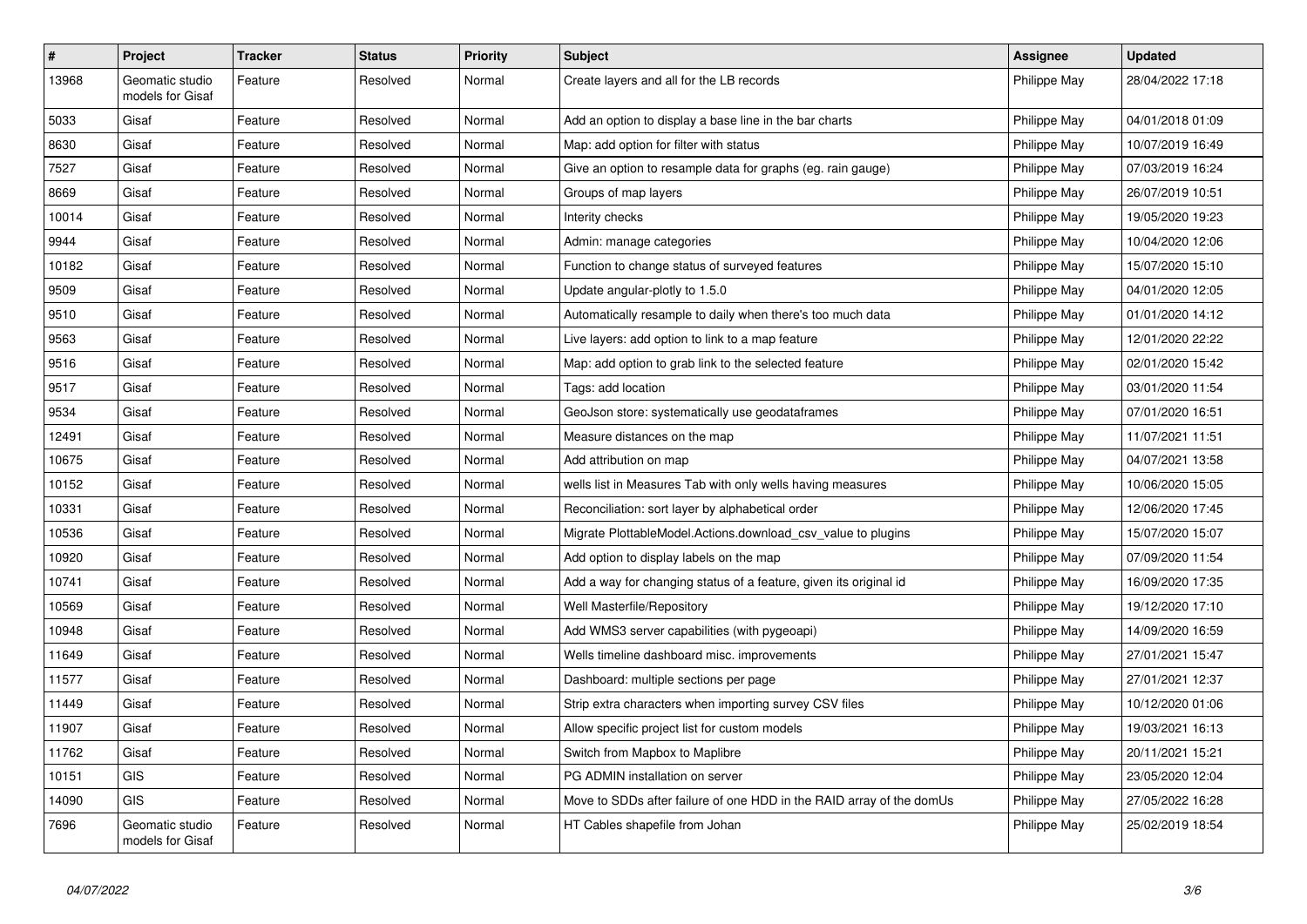| $\pmb{\#}$ | Project                             | <b>Tracker</b> | <b>Status</b> | <b>Priority</b> | <b>Subject</b>                                                  | <b>Assignee</b> | <b>Updated</b>   |
|------------|-------------------------------------|----------------|---------------|-----------------|-----------------------------------------------------------------|-----------------|------------------|
| 7710       | Geomatic studio<br>models for Gisaf | Feature        | Resolved      | Normal          | Add fields to the individual components                         | Philippe May    | 25/02/2019 13:07 |
| 7711       | Geomatic studio<br>models for Gisaf | Feature        | Resolved      | Normal          | Add fields to component types                                   | Philippe May    | 25/02/2019 13:06 |
| 7709       | Geomatic studio<br>models for Gisaf | Feature        | Resolved      | Normal          | Waste water treatment plant improvements                        | Philippe May    | 19/03/2019 23:58 |
| 7725       | Geomatic studio<br>models for Gisaf | Feature        | Resolved      | Normal          | Add a button for generating reports                             | Philippe May    | 25/02/2019 13:08 |
| 3472       | Gisaf                               | Feature        | Resolved      | Normal          | Weather station graphs: choice of parameters                    | Philippe May    | 10/03/2019 14:52 |
| 7763       | <b>GIS</b>                          | Feature        | Feedback      | Normal          | Infrastructure: migrate old-admin to the same server than gisaf | Philippe May    | 25/02/2019 11:11 |
| 7379       | Gisaf                               | Feature        | New           | Low             | Make Gisaf installable (Progressive Web App)                    | Philippe May    | 02/02/2019 10:27 |
| 6099       | Gisaf                               | Feature        | New           | Low             | Sanic/Gino admin                                                | Philippe May    | 07/03/2019 16:24 |
| 5618       | Gisaf                               | Feature        | Resolved      | Low             | Export layers as DXF                                            | Philippe May    | 05/03/2019 12:42 |
| 13847      | <b>GIS</b>                          | Support        | New           | Urgent          | Gisaf not responding                                            | Philippe May    | 01/04/2022 17:08 |
| 9592       | Gisaf                               | Support        | Resolved      | Urgent          | Follow up migration                                             | Philippe May    | 19/01/2020 13:42 |
| 14072      | <b>GIS</b>                          | Support        | Resolved      | Urgent          | Gisaf very slow                                                 | Philippe May    | 19/05/2022 02:29 |
| 13883      | <b>GIS</b>                          | Support        | Resolved      | Urgent          | Gisaf not responding - Possible issue with tag editing?         | Philippe May    | 07/04/2022 19:34 |
| 13642      | Gisaf                               | Support        | Resolved      | Urgent          | Electrical problems: Server down                                | Philippe May    | 15/02/2022 09:38 |
| 13447      | <b>GIS</b>                          | Support        | Resolved      | Urgent          | Server down due to electrical power cut                         | Philippe May    | 31/12/2021 17:14 |
| 13991      | <b>GIS</b>                          | Support        | In Progress   | High            | Gisaf is again hung                                             | Philippe May    | 30/04/2022 14:01 |
| 3410       | <b>GIS</b>                          | Support        | Resolved      | High            | Map website to http://water.auroville.org.in                    | Philippe May    | 27/12/2016 22:41 |
| 11898      | <b>GIS</b>                          | Support        | New           | Normal          | Add Aurogreen Weather Station                                   | Philippe May    | 17/03/2021 12:10 |
| 10214      | Gisaf                               | Support        | <b>New</b>    | Normal          | Multiple Reconciliations                                        | Philippe May    | 27/05/2020 16:12 |
| 11071      | Gisaf                               | Support        | New           | Normal          | Reconciliation: cannot find some points                         | Philippe May    | 01/10/2020 13:03 |
| 12051      | <b>GIS</b>                          | Support        | New           | Normal          | Update pgadmin                                                  | Philippe May    | 22/04/2021 12:57 |
| 9483       | Gisaf                               | Support        | New           | Normal          | Performance: writing gpkg is slower than shapefiles             | Philippe May    | 08/01/2020 11:15 |
| 7853       | <b>GIS</b>                          | Support        | New           | Normal          | Install OpenDroneMap and WebODM                                 | Philippe May    | 09/05/2019 15:57 |
| 7402       | <b>GIS</b>                          | Support        | New           | Normal          | Integrate data from well probes                                 | Philippe May    | 10/01/2019 11:12 |
| 10364      | Gisaf                               | Support        | New           | Normal          | Reconcile the reconciliations                                   | Philippe May    | 17/06/2020 17:27 |
| 11081      | Gisaf                               | Support        | New           | Normal          | Gisaf doesn't allowed multiple reconciliation                   | Philippe May    | 01/10/2020 15:00 |
| 7161       | GIS                                 | Support        | In Progress   | Normal          | Setup remote backup                                             | Philippe May    | 19/12/2018 10:14 |
| 12867      | GIS                                 | Support        | In Progress   | Normal          | Upgrade server (all virtual machines) to Debian bullseye        | Philippe May    | 25/10/2021 17:34 |
| 13203      | GIS                                 | Support        | In Progress   | Normal          | Redis server: fix warning relarted to memory allocation         | Philippe May    | 12/11/2021 13:03 |
| 10291      | GIS                                 | Support        | In Progress   | Normal          | Vacuum DB at reboot                                             | Philippe May    | 29/10/2021 11:44 |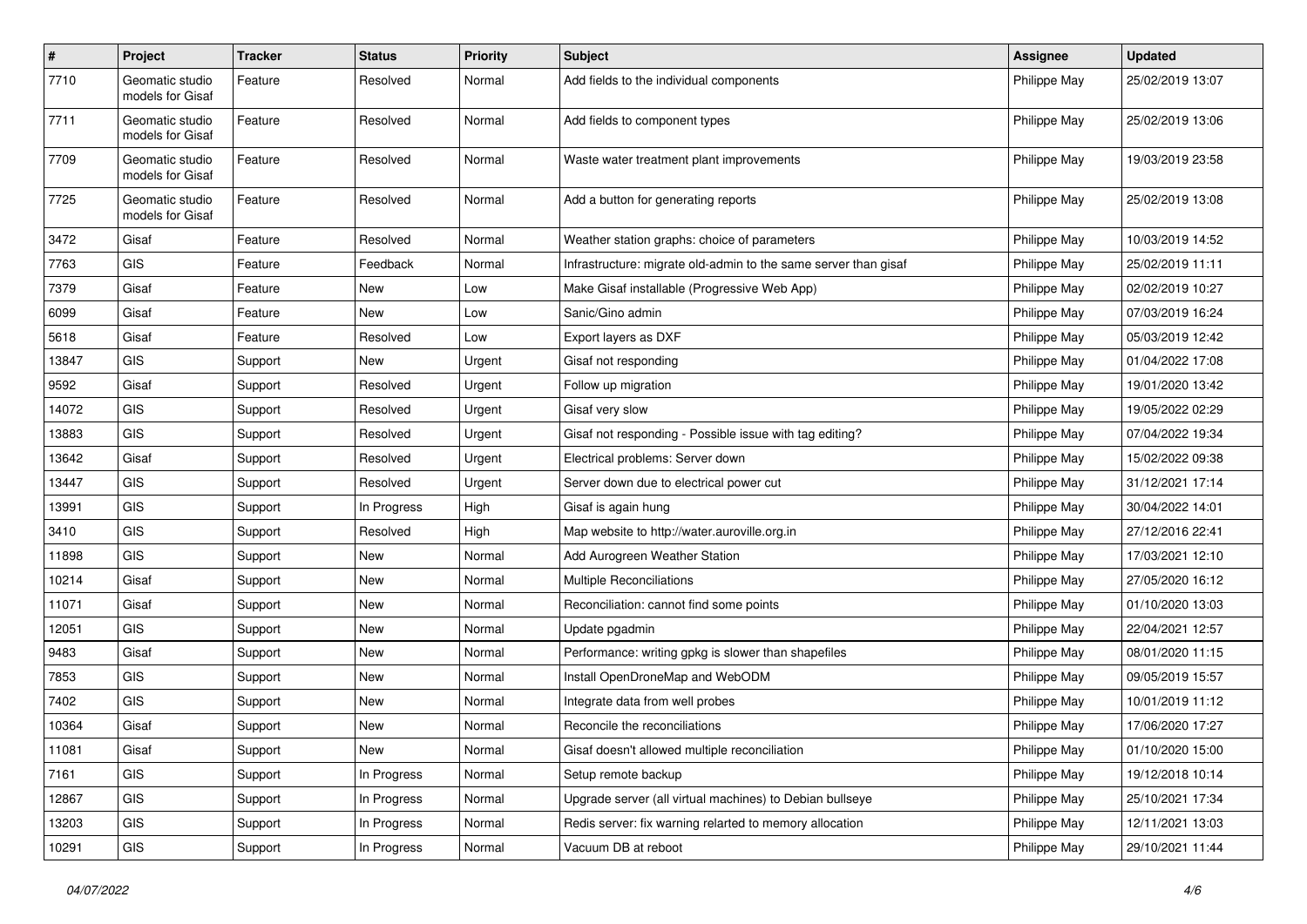| $\vert$ # | Project    | <b>Tracker</b> | <b>Status</b> | <b>Priority</b> | <b>Subject</b>                                             | <b>Assignee</b> | <b>Updated</b>   |
|-----------|------------|----------------|---------------|-----------------|------------------------------------------------------------|-----------------|------------------|
| 7120      | <b>GIS</b> | Support        | In Progress   | Normal          | High CPU usage on the server (dom0)                        | Philippe May    | 26/02/2019 13:10 |
| 13235     | GIS        | Support        | Resolved      | Normal          | Server hardware failure (sdc hard drive)                   | Philippe May    | 19/11/2021 17:59 |
| 6954      | GIS        | Support        | Resolved      | Normal          | Create a VM for DB                                         | Philippe May    | 10/11/2018 16:02 |
| 8504      | GIS        | Support        | Resolved      | Normal          | Clean data from the weather station                        | Philippe May    | 04/07/2019 17:05 |
| 6494      | GIS        | Support        | Resolved      | Normal          | Add CC copyright on data                                   | Philippe May    | 31/08/2018 21:19 |
| 6990      | GIS        | Support        | Resolved      | Normal          | Create a VM for Notebooks                                  | Philippe May    | 10/11/2018 15:57 |
| 7156      | GIS        | Support        | Resolved      | Normal          | Make server boot again                                     | Philippe May    | 05/02/2019 11:13 |
| 7343      | GIS        | Support        | Resolved      | Normal          | Add layer for locations                                    | Philippe May    | 02/02/2019 15:25 |
| 12688     | Gisaf      | Support        | Resolved      | Normal          | Layers are not visible                                     | Philippe May    | 10/08/2021 10:03 |
| 9466      | Gisaf      | Support        | Resolved      | Normal          | Rename "altitude" to "elevation"                           | Philippe May    | 08/01/2020 11:27 |
| 8246      | GIS        | Support        | Resolved      | Normal          | Server down?                                               | Philippe May    | 06/05/2019 15:45 |
| 8450      | GIS        | Support        | Resolved      | Normal          | Unable to Load Jupyter Lab                                 | Philippe May    | 10/06/2019 15:52 |
| 9463      | GIS        | Support        | Resolved      | Normal          | Setup a weather station in Kalpana                         | Philippe May    | 02/11/2021 15:08 |
| 9292      | GIS        | Support        | Resolved      | Normal          | Server upgrade to buster                                   | Philippe May    | 13/11/2019 12:29 |
| 12895     | GIS        | Support        | Resolved      | Normal          | Migrate backups to Bung                                    | Philippe May    | 12/11/2021 00:36 |
| 11457     | Gisaf      | Support        | Resolved      | Normal          | Building Shed and Retaining Walls are not showing in a map | Philippe May    | 14/12/2020 19:52 |
| 10153     | GIS        | Support        | Resolved      | Normal          | Postgis access for Selvarani in QGis                       | Philippe May    | 23/05/2020 12:05 |
| 10693     | GIS        | Support        | Resolved      | Normal          | Wrong geometry type for category R54                       | Philippe May    | 30/07/2020 12:00 |
| 13202     | Gisaf      | Support        | Resolved      | Normal          | Gisaf is showing error                                     | Philippe May    | 12/11/2021 12:59 |
| 13068     | GIS        | Support        | Resolved      | Normal          | Migrate gisaf VM to bullseye                               | Philippe May    | 25/10/2021 17:28 |
| 13763     | <b>GIS</b> | Support        | Resolved      | Normal          | Gisaf not responding                                       | Philippe May    | 11/03/2022 13:03 |
| 13952     | Gisaf      | Support        | Resolved      | Normal          | Gisaf isn't Connecting                                     | Philippe May    | 25/04/2022 11:27 |
| 11886     | Gisaf      | Support        | Resolved      | Normal          | Pandas resample deprecation warning                        | Philippe May    | 16/03/2021 12:49 |
| 13090     | Gisaf      | Support        | Resolved      | Normal          | Importing error in new admin                               | Philippe May    | 28/10/2021 11:00 |
| 10224     | Gisaf      | Support        | Resolved      | Normal          | Update gs.basemaps in Jupyter notebooks                    | Philippe May    | 14/06/2021 16:15 |
| 13681     | Gisaf      | Support        | Resolved      | Normal          | Gisaf isn't Connecting                                     | Philippe May    | 19/02/2022 11:01 |
| 13982     | GIS        | Support        | Resolved      | Normal          | Update server's storage                                    | Philippe May    | 06/05/2022 14:38 |
| 6907      | Gisaf      | Support        | New           | Low             | Study alternative for TileServer                           | Philippe May    | 11/01/2020 11:45 |
| 11506     | <b>GIS</b> | Documentation  | New           | Normal          | Article on wells levels graphs                             | Philippe May    | 21/12/2020 16:41 |
| 7813      | Gisaf      | Documentation  | Resolved      | Normal          | Including credits for ESRI basemap (Sat, Highways, Labels) | Philippe May    | 05/03/2019 12:39 |
| 9552      | Gisaf      | Documentation  | Resolved      | Normal          | Weekly resampling - Starts on mondays                      | Philippe May    | 25/07/2020 17:12 |
| 13115     | GIS        | Task           | In Progress   | Urgent          | Server not working after power cut                         | Philippe May    | 29/10/2021 11:05 |
| 5978      | GIS        | Task           | Resolved      | High            | Registration for Bangalore Open Street Map conference      | Philippe May    | 11/06/2018 11:56 |